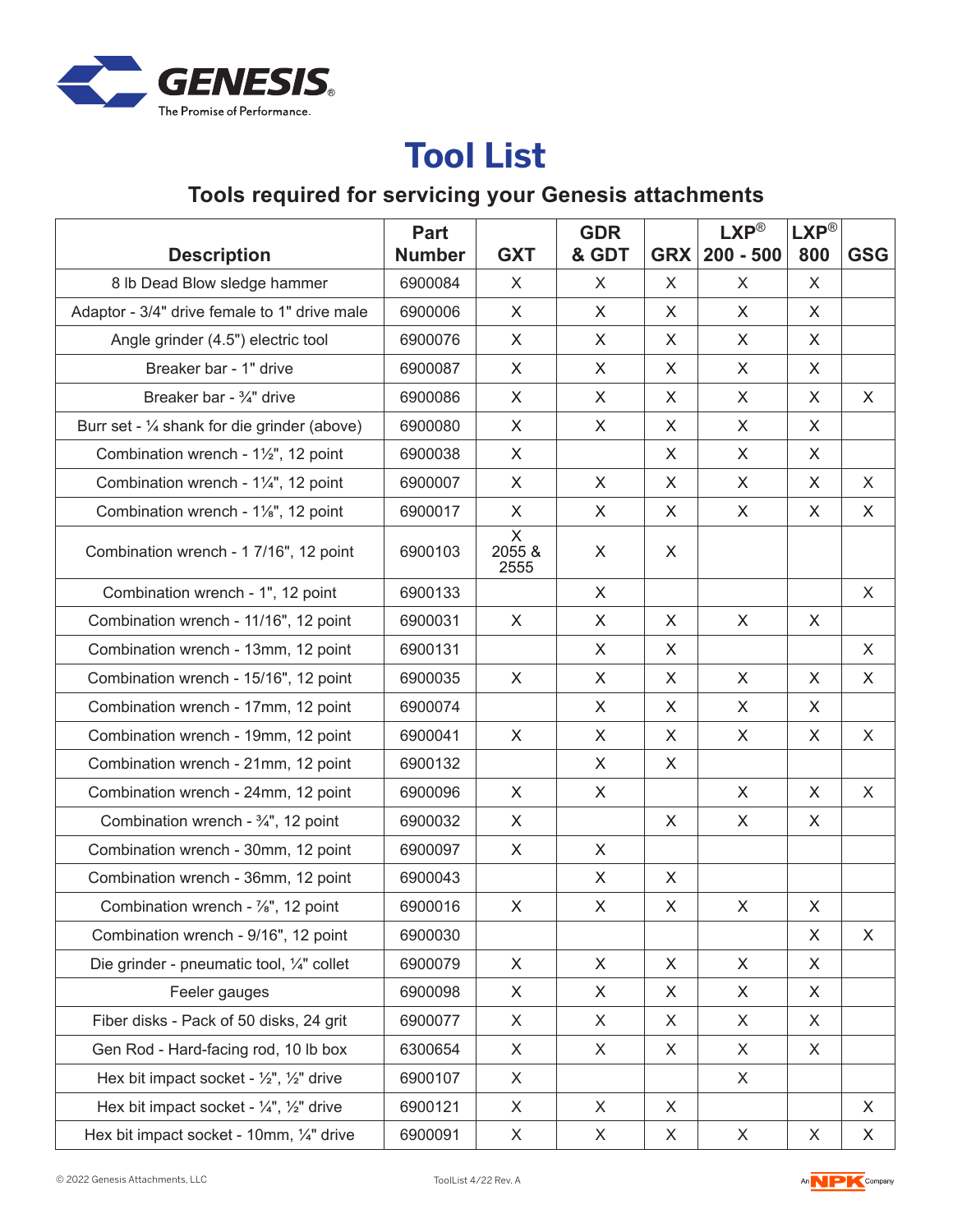

## **Tool List**

| <b>Description</b>                                             | Part<br><b>Number</b> | <b>GXT</b>         | <b>GDR</b><br>& GDT | <b>GRX</b> | $LXP^{\circledR}$<br>$200 - 500$ | <b>LXP®</b><br>800 | <b>GSG</b> |
|----------------------------------------------------------------|-----------------------|--------------------|---------------------|------------|----------------------------------|--------------------|------------|
| Hex bit impact socket - 14mm, 1/2" drive                       | 6900054               |                    | X                   | X          |                                  |                    | X          |
| Hex bit impact socket - 14mm, 1/2" drive                       | 6900123               |                    |                     |            | X                                |                    |            |
| Hex bit impact socket - 17mm, 1/2" drive                       | 6900066               | X                  | $\sf X$             | X          | X                                | X                  |            |
| Hex bit impact socket - 17mm, 3/4" drive                       | 6900009               | X                  | X                   | X          | X                                | X                  |            |
| Hex bit impact socket - 19mm, 1" drive                         | 6900124               | X                  | X                   | X          | X                                |                    |            |
| Hex bit impact socket - 22mm, 1" drive                         | 6900125               |                    |                     |            |                                  | X                  |            |
| Hex bit impact socket - 3/4", 1" drive                         | 6900110               | X<br>$335 - 555$   | X                   | X          | X                                | X                  |            |
| Hex bit impact socket - $\frac{3}{4}$ ", $\frac{3}{4}$ " drive | 6900070               | X                  | X                   | X          |                                  |                    | X          |
| Hex bit impact socket - 5/16", 1/2" drive                      | 6900102               | X                  |                     |            |                                  |                    |            |
| Hex bit impact socket - %", 1/2" drive                         | 6900109               | X                  | $\sf X$             | $\times$   | X                                | X                  | X          |
| Hex bit impact socket - %", 1/2" drive                         | 6900122               |                    |                     |            |                                  |                    | X          |
| Hex bit impact socket - 1/8", 1" drive                         | 6900023               | X<br>665 - 2555    |                     |            |                                  |                    |            |
| Hex bit impact socket - 8mm, 1/2" drive                        | 6900065               | X.<br>$115 - 225$  | X                   | X          |                                  |                    | X          |
| Hex bit impact socket - 9/16", 1/2" drive                      | 6900112               | X<br>$335 - 555$   | X                   | X          |                                  | X                  |            |
| Hex bit socket - $\frac{1}{8}$ ", $\frac{1}{4}$ " drive        | 6900126               | X                  | X                   | X          | X                                | X                  | X          |
| Hex bit socket - 3/16", 1/4" drive                             | 6900127               | X.                 | X                   | X          | X                                | X                  | X          |
| Hex key set, 10 piece, SAE 1/16" - 3/8"                        | 6900055               | X                  | X                   | X          | X                                | X                  | X          |
| Impact socket - 1½", 1" drive, 6 point                         | 6100114               | X<br>665 - 2555    |                     |            |                                  |                    |            |
| Impact socket - 1%", 3/4" drive, 6 point                       | 6900105               | X<br>$115 - 225$   |                     |            | X                                |                    |            |
| Impact socket - 1 5/16", 1" drive                              | 6900138               |                    |                     | X          |                                  |                    |            |
| Impact socket - 1 5/16", 1" drive, 6 point                     | 6900108               | X<br>$335 - 555$   |                     |            | X                                | X                  |            |
| Impact socket - 1 5/16", 3/4" drive                            | 6900068               |                    | X                   |            |                                  |                    |            |
| Impact socket - 1%", 1" drive, 6 point                         | 6900139               | X<br>2555          |                     |            |                                  |                    |            |
| Impact socket - 1%", 3/4" drive                                | 6900104               | X.<br>$115 - 335$  |                     | X          | X                                |                    | X          |
| Impact socket - 13mm, 1/2" drive                               | 6900135               |                    | X                   | X          |                                  |                    | X          |
| Impact socket - 17mm, 1/2" drive                               | 6900092               | X<br>1" port inlet | X                   | X          | X                                | X                  |            |
| Impact socket - 19mm, 1/2" drive                               | 6900093               | X                  | X                   | X          | X                                | X                  | X          |
| Impact socket - 21mm, 1/2" drive                               | 6900134               |                    | X                   | X          |                                  |                    |            |
| Impact socket - 24mm, 1/2" drive                               | 6900064               |                    | X                   |            |                                  |                    |            |